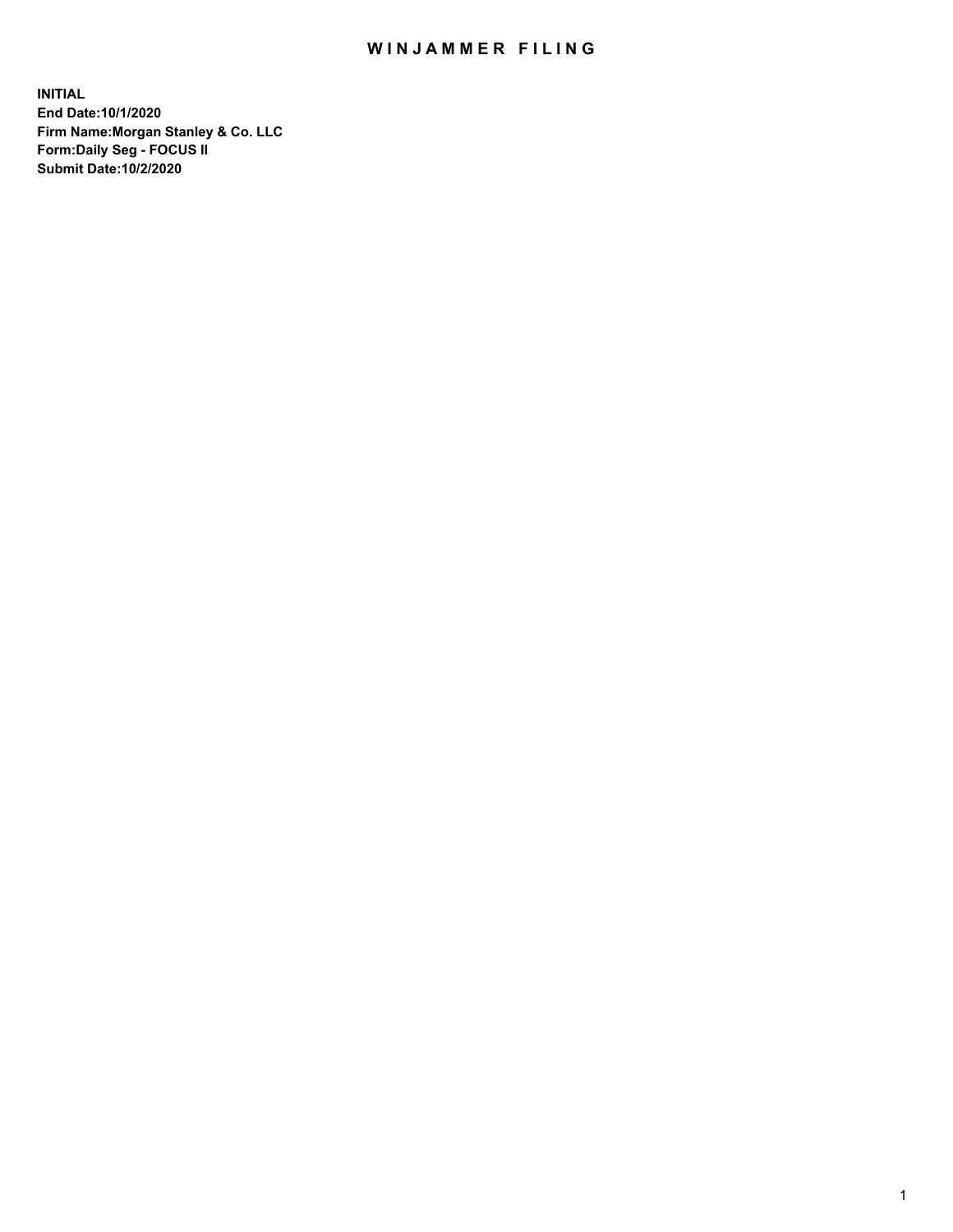**INITIAL End Date:10/1/2020 Firm Name:Morgan Stanley & Co. LLC Form:Daily Seg - FOCUS II Submit Date:10/2/2020 Daily Segregation - Cover Page**

| Name of Company                                                                                                                                                                                                                                                                                                                | Morgan Stanley & Co. LLC                                    |
|--------------------------------------------------------------------------------------------------------------------------------------------------------------------------------------------------------------------------------------------------------------------------------------------------------------------------------|-------------------------------------------------------------|
| <b>Contact Name</b>                                                                                                                                                                                                                                                                                                            | <b>Ikram Shah</b>                                           |
| <b>Contact Phone Number</b>                                                                                                                                                                                                                                                                                                    | 212-276-0963                                                |
| <b>Contact Email Address</b>                                                                                                                                                                                                                                                                                                   | Ikram.shah@morganstanley.com                                |
| FCM's Customer Segregated Funds Residual Interest Target (choose one):<br>a. Minimum dollar amount: ; or<br>b. Minimum percentage of customer segregated funds required:% ; or<br>c. Dollar amount range between: and; or<br>d. Percentage range of customer segregated funds required between:% and%.                         | 235,000,000<br><u>0</u><br><u>00</u><br>0 <sub>0</sub>      |
| FCM's Customer Secured Amount Funds Residual Interest Target (choose one):<br>a. Minimum dollar amount: ; or<br>b. Minimum percentage of customer secured funds required:% ; or<br>c. Dollar amount range between: and; or<br>d. Percentage range of customer secured funds required between:% and%.                           | 140,000,000<br><u>0</u><br>0 <sub>0</sub><br>0 <sub>0</sub> |
| FCM's Cleared Swaps Customer Collateral Residual Interest Target (choose one):<br>a. Minimum dollar amount: ; or<br>b. Minimum percentage of cleared swaps customer collateral required:% ; or<br>c. Dollar amount range between: and; or<br>d. Percentage range of cleared swaps customer collateral required between:% and%. | 92,000,000<br><u>0</u><br><u>00</u><br>00                   |

Attach supporting documents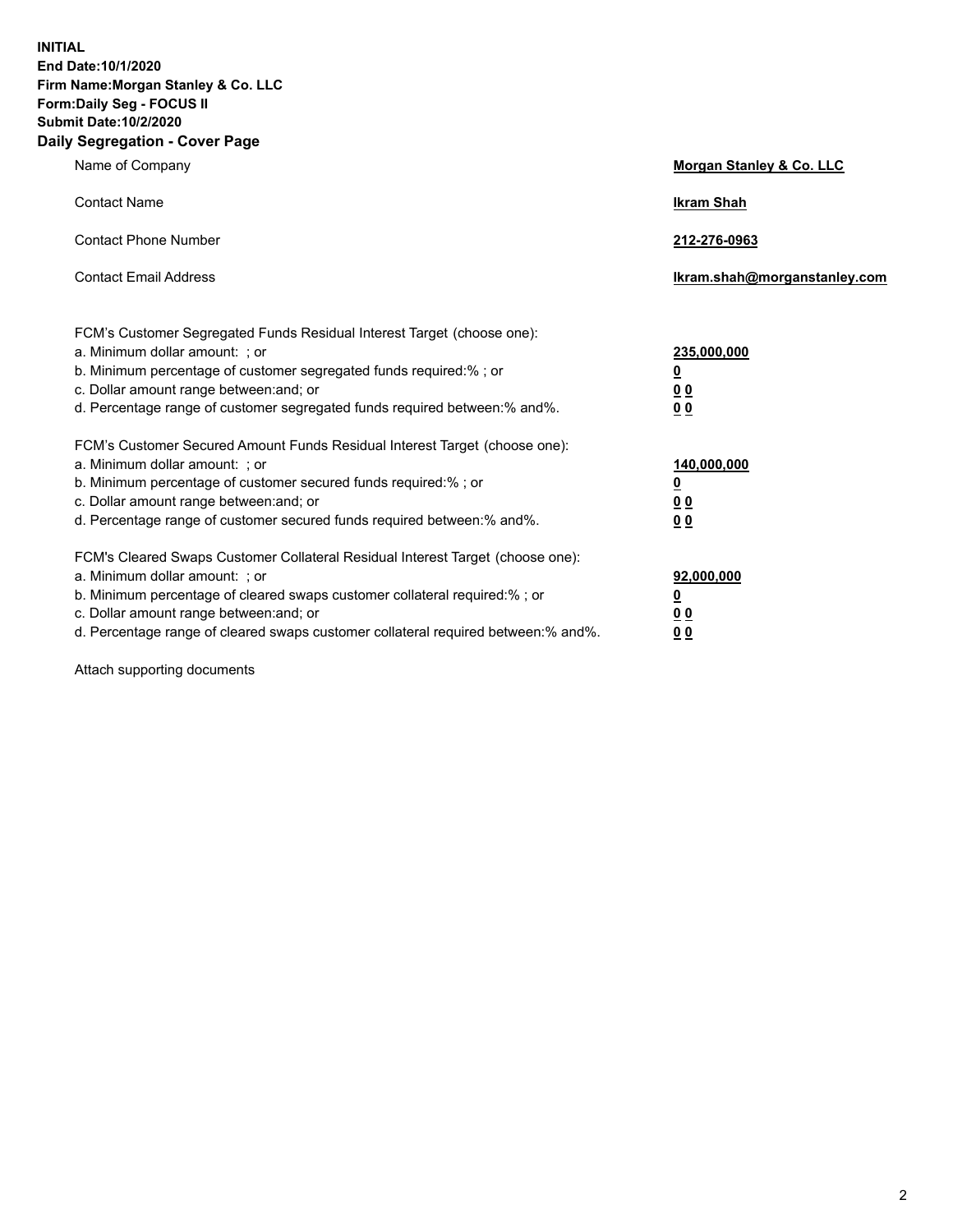## **INITIAL End Date:10/1/2020 Firm Name:Morgan Stanley & Co. LLC Form:Daily Seg - FOCUS II Submit Date:10/2/2020**

## **Daily Segregation - Secured Amounts**

|     | Foreign Futures and Foreign Options Secured Amounts                                                          |                                   |
|-----|--------------------------------------------------------------------------------------------------------------|-----------------------------------|
|     | Amount required to be set aside pursuant to law, rule or regulation of a foreign                             | $0$ [7305]                        |
|     | government or a rule of a self-regulatory organization authorized thereunder                                 |                                   |
| 1.  | Net ledger balance - Foreign Futures and Foreign Option Trading - All Customers                              |                                   |
|     | A. Cash                                                                                                      | 4,404,504,439 [7315]              |
|     | B. Securities (at market)                                                                                    | 2,836,656,172 [7317]              |
| 2.  | Net unrealized profit (loss) in open futures contracts traded on a foreign board of trade                    | 1,793,388 [7325]                  |
| 3.  | Exchange traded options                                                                                      |                                   |
|     | a. Market value of open option contracts purchased on a foreign board of trade                               | 10,591,572 [7335]                 |
|     | b. Market value of open contracts granted (sold) on a foreign board of trade                                 | -15,101,221 [7337]                |
| 4.  | Net equity (deficit) (add lines 1.2. and 3.)                                                                 | 7,238,444,350 [7345]              |
| 5.  | Account liquidating to a deficit and account with a debit balances - gross amount                            | 49,355,644 [7351]                 |
|     | Less: amount offset by customer owned securities                                                             | -49,025,092 [7352] 330,552 [7354] |
| 6.  | Amount required to be set aside as the secured amount - Net Liquidating Equity<br>Method (add lines 4 and 5) | 7,238,774,902 [7355]              |
| 7.  | Greater of amount required to be set aside pursuant to foreign jurisdiction (above) or line                  | 7,238,774,902 [7360]              |
|     | 6.                                                                                                           |                                   |
|     | FUNDS DEPOSITED IN SEPARATE REGULATION 30.7 ACCOUNTS                                                         |                                   |
| 1.  | Cash in banks                                                                                                |                                   |
|     | A. Banks located in the United States                                                                        | 450,012,993 [7500]                |
|     | B. Other banks qualified under Regulation 30.7                                                               | 555,964,018 [7520] 1,005,977,011  |
|     |                                                                                                              | [7530]                            |
| 2.  | Securities                                                                                                   |                                   |
|     | A. In safekeeping with banks located in the United States                                                    | 610,744,540 [7540]                |
|     | B. In safekeeping with other banks qualified under Regulation 30.7                                           | 0 [7560] 610,744,540 [7570]       |
| 3.  | Equities with registered futures commission merchants                                                        |                                   |
|     | A. Cash                                                                                                      | 25,373,576 [7580]                 |
|     | <b>B.</b> Securities                                                                                         | $0$ [7590]                        |
|     | C. Unrealized gain (loss) on open futures contracts                                                          | -866,252 [7600]                   |
|     | D. Value of long option contracts                                                                            | $0$ [7610]                        |
|     | E. Value of short option contracts                                                                           | 0 [7615] 24,507,324 [7620]        |
| 4.  | Amounts held by clearing organizations of foreign boards of trade                                            |                                   |
|     | A. Cash                                                                                                      | $0$ [7640]                        |
|     | <b>B.</b> Securities                                                                                         | $0$ [7650]                        |
|     | C. Amount due to (from) clearing organization - daily variation                                              | $0$ [7660]                        |
|     | D. Value of long option contracts                                                                            | $0$ [7670]                        |
|     | E. Value of short option contracts                                                                           | 0 [7675] 0 [7680]                 |
| 5.  | Amounts held by members of foreign boards of trade                                                           |                                   |
|     | A. Cash                                                                                                      | 3,590,377,957 [7700]              |
|     | <b>B.</b> Securities                                                                                         | 2,225,911,632 [7710]              |
|     | C. Unrealized gain (loss) on open futures contracts                                                          | 2,659,640 [7720]                  |
|     | D. Value of long option contracts                                                                            | 10,591,572 [7730]                 |
|     | E. Value of short option contracts                                                                           | -15,101,221 [7735] 5,814,439,580  |
|     |                                                                                                              | [7740]                            |
| 6.  | Amounts with other depositories designated by a foreign board of trade                                       | $0$ [7760]                        |
| 7.  | Segregated funds on hand                                                                                     | $0$ [7765]                        |
| 8.  | Total funds in separate section 30.7 accounts                                                                | 7,455,668,455 [7770]              |
| 9.  | Excess (deficiency) Set Aside for Secured Amount (subtract line 7 Secured Statement<br>Page 1 from Line 8)   | 216,893,553 [7380]                |
| 10. | Management Target Amount for Excess funds in separate section 30.7 accounts                                  | 140,000,000 [7780]                |
|     |                                                                                                              |                                   |

11. Excess (deficiency) funds in separate 30.7 accounts over (under) Management Target **76,893,553** [7785]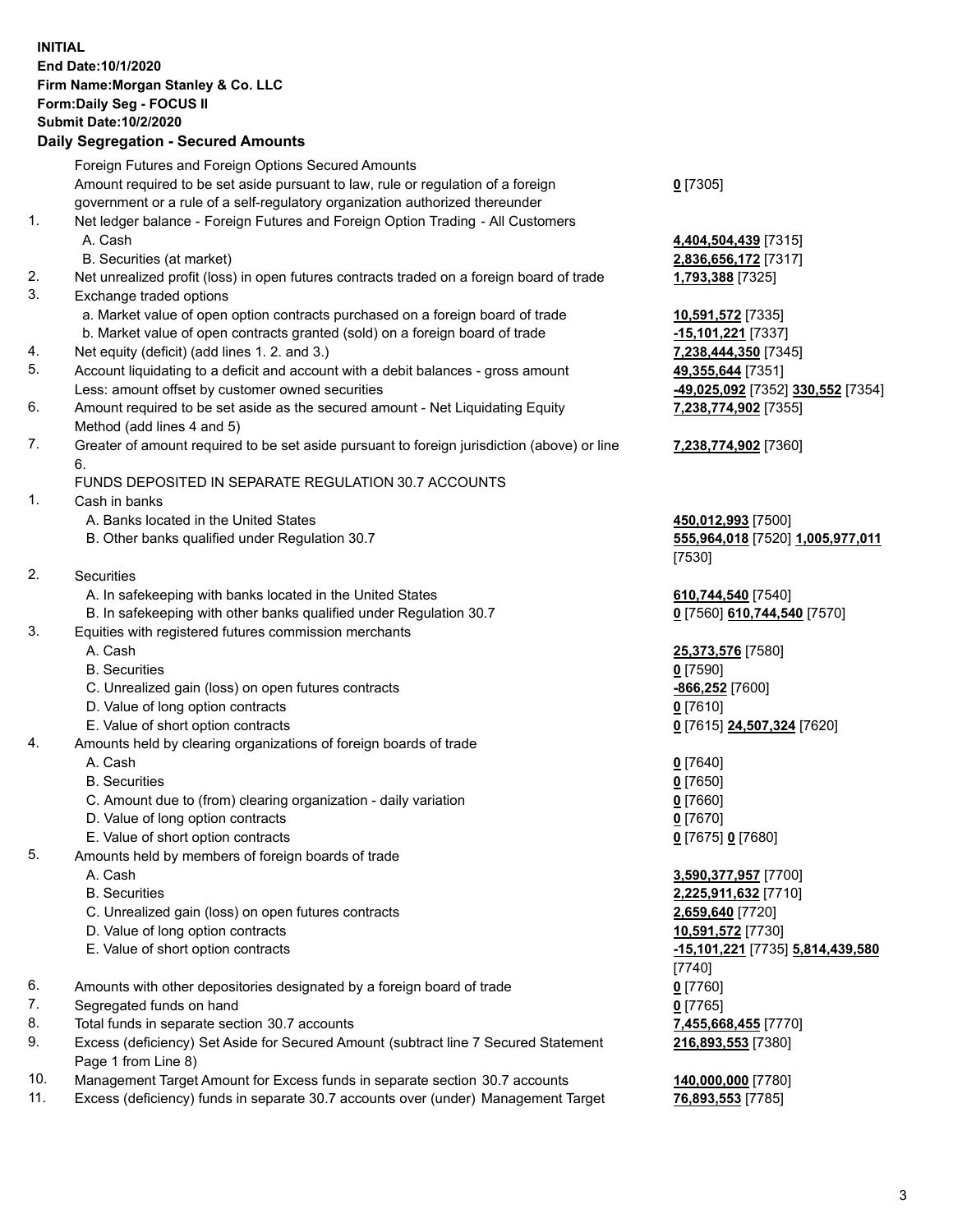**INITIAL End Date:10/1/2020 Firm Name:Morgan Stanley & Co. LLC Form:Daily Seg - FOCUS II Submit Date:10/2/2020 Daily Segregation - Segregation Statement** SEGREGATION REQUIREMENTS(Section 4d(2) of the CEAct) 1. Net ledger balance A. Cash **15,834,394,757** [7010] B. Securities (at market) **8,537,964,493** [7020] 2. Net unrealized profit (loss) in open futures contracts traded on a contract market **338,391,134** [7030] 3. Exchange traded options A. Add market value of open option contracts purchased on a contract market **452,955,841** [7032] B. Deduct market value of open option contracts granted (sold) on a contract market **-372,930,623** [7033] 4. Net equity (deficit) (add lines 1, 2 and 3) **24,790,775,602** [7040] 5. Accounts liquidating to a deficit and accounts with debit balances - gross amount **159,649,878** [7045] Less: amount offset by customer securities **-158,590,213** [7047] **1,059,665** [7050] 6. Amount required to be segregated (add lines 4 and 5) **24,791,835,267** [7060] FUNDS IN SEGREGATED ACCOUNTS 7. Deposited in segregated funds bank accounts A. Cash **3,468,467,926** [7070] B. Securities representing investments of customers' funds (at market) **0** [7080] C. Securities held for particular customers or option customers in lieu of cash (at market) **1,127,651,914** [7090] 8. Margins on deposit with derivatives clearing organizations of contract markets A. Cash **13,049,505,659** [7100] B. Securities representing investments of customers' funds (at market) **0** [7110] C. Securities held for particular customers or option customers in lieu of cash (at market) **7,410,312,579** [7120] 9. Net settlement from (to) derivatives clearing organizations of contract markets **30,848,186** [7130] 10. Exchange traded options A. Value of open long option contracts **452,955,841** [7132] B. Value of open short option contracts **and the set of open short option contracts -372,930,623** [7133] 11. Net equities with other FCMs A. Net liquidating equity **11,009,012** [7140] B. Securities representing investments of customers' funds (at market) **0** [7160] C. Securities held for particular customers or option customers in lieu of cash (at market) **0** [7170] 12. Segregated funds on hand **0** [7150] 13. Total amount in segregation (add lines 7 through 12) **25,177,820,494** [7180] 14. Excess (deficiency) funds in segregation (subtract line 6 from line 13) **385,985,227** [7190] 15. Management Target Amount for Excess funds in segregation **235,000,000** [7194]

16. Excess (deficiency) funds in segregation over (under) Management Target Amount Excess

**150,985,227** [7198]